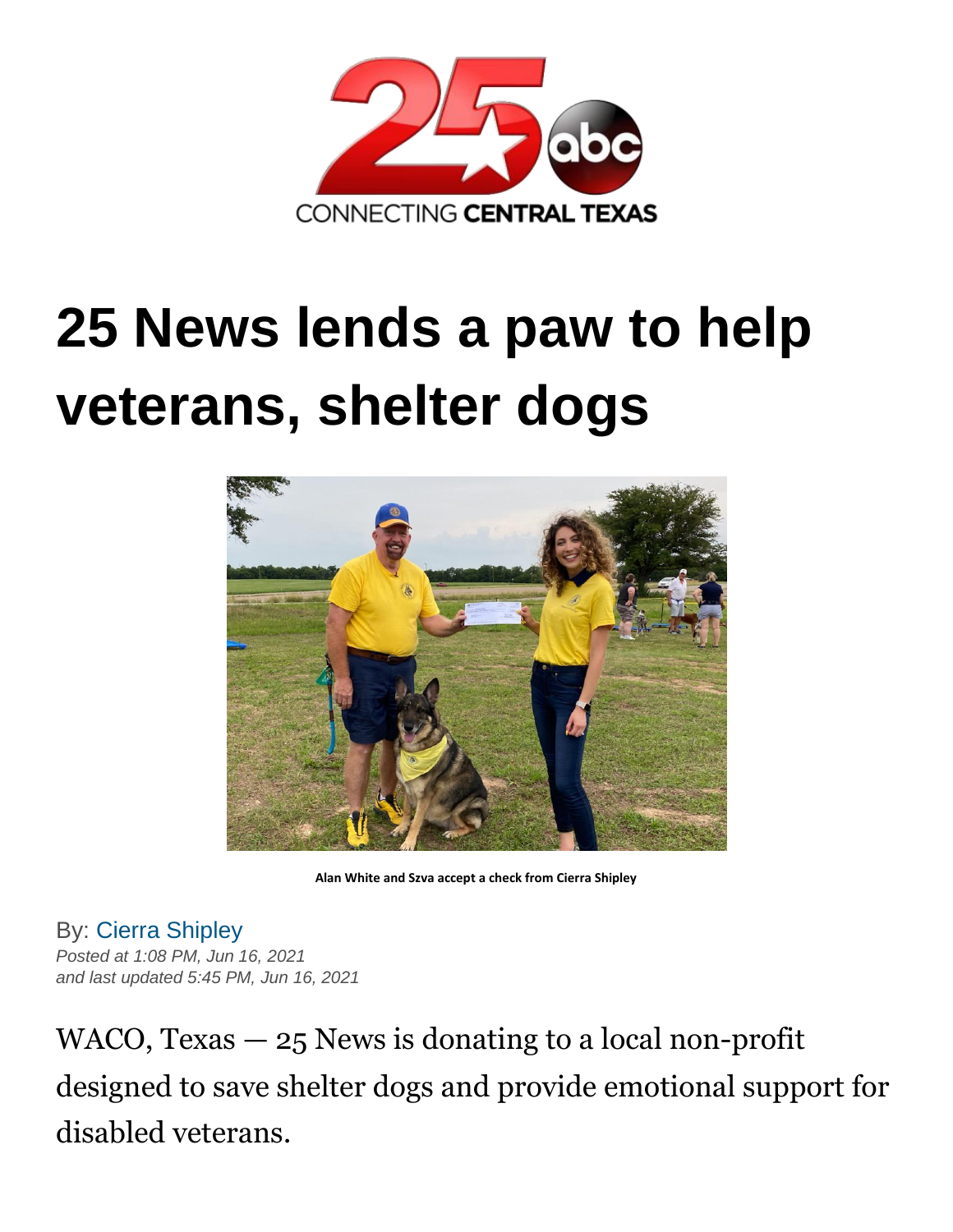[WhiteHaven Canine,](https://whitehavencanine.org/) founded by veteran Alan White, obtains dogs from local shelters and trains them in basic and advanced obedience to serve as emotional support animals. The animals are then donated to active duty members and veterans at no cost.

"If we can take a dog out of a shelter and give them a second life and give the disabled veteran a better quality of life, mission accomplished" White said.

Currently, the organization is funded by basic and advanced obedience training that White hosts himself 6 days a week for the general public.

White founded the organization in 2018. Last year, he trained and placed three emotional support dogs out of his own pocket. With more financial support, the organization hopes to save 5-8 times more dogs and veterans every year.

"Most of these shelters, especially the Humane Society right now, are overflowing with dogs," White said. "When they get over 100 dogs there, they start having to euthanize them; the ones that have been there the longest."

Many veterans are in need of service or emotional support animals as they face post-traumatic stress disorder, military sexual trauma, or traumatic brain injuries.

White says that while training service dogs can take 18 to 24 months, emotional support dogs can be trained and donated to veterans in just three to four months.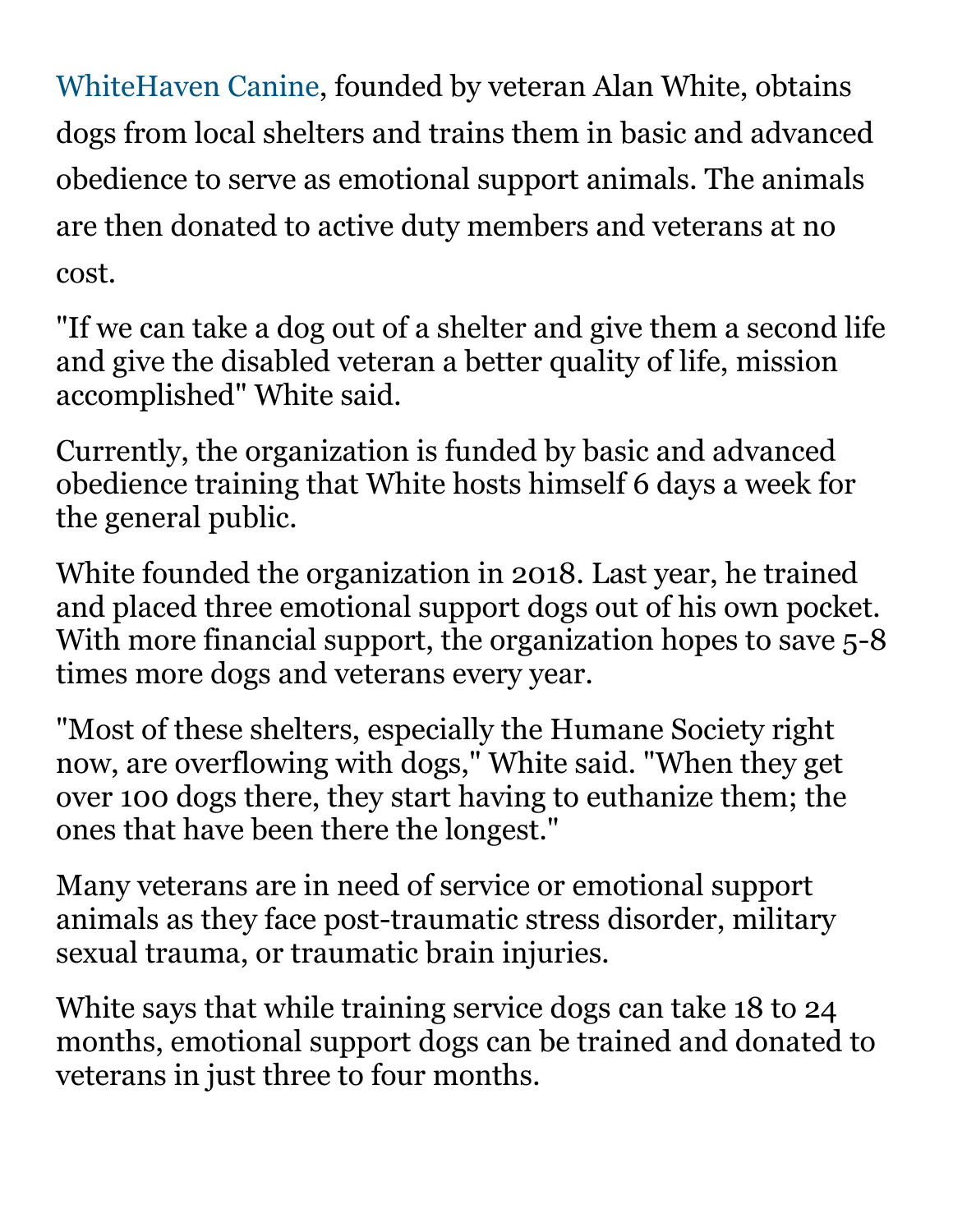"We felt that we could help more veterans in a shorter amount of time doing emotional support than working with service animals," White said.

Right now, WhiteHaven is only offering outdoor classes but is raising money for an indoor facility, which would keep classes going, rain or shine; heat or cold. Their goal is to raise \$450,000 for the land and building.

25 News reporter Cierra Shipley was able to give the non-profit a check totaling \$1,250 to support its efforts.



**Cierra gets a BIG THANK YOU from Szva!**

Each day, 22 veterans will commit suicide.

A new facility would allow WhiteHaven to train 15 to 24 shelter dogs each year, saving them and 15 to 24 veteran lives.

To learn more about WhiteHaven Canine and how you can help the organization reach its fund raising goal, visit their [website.](https://whitehavencanine.org/)